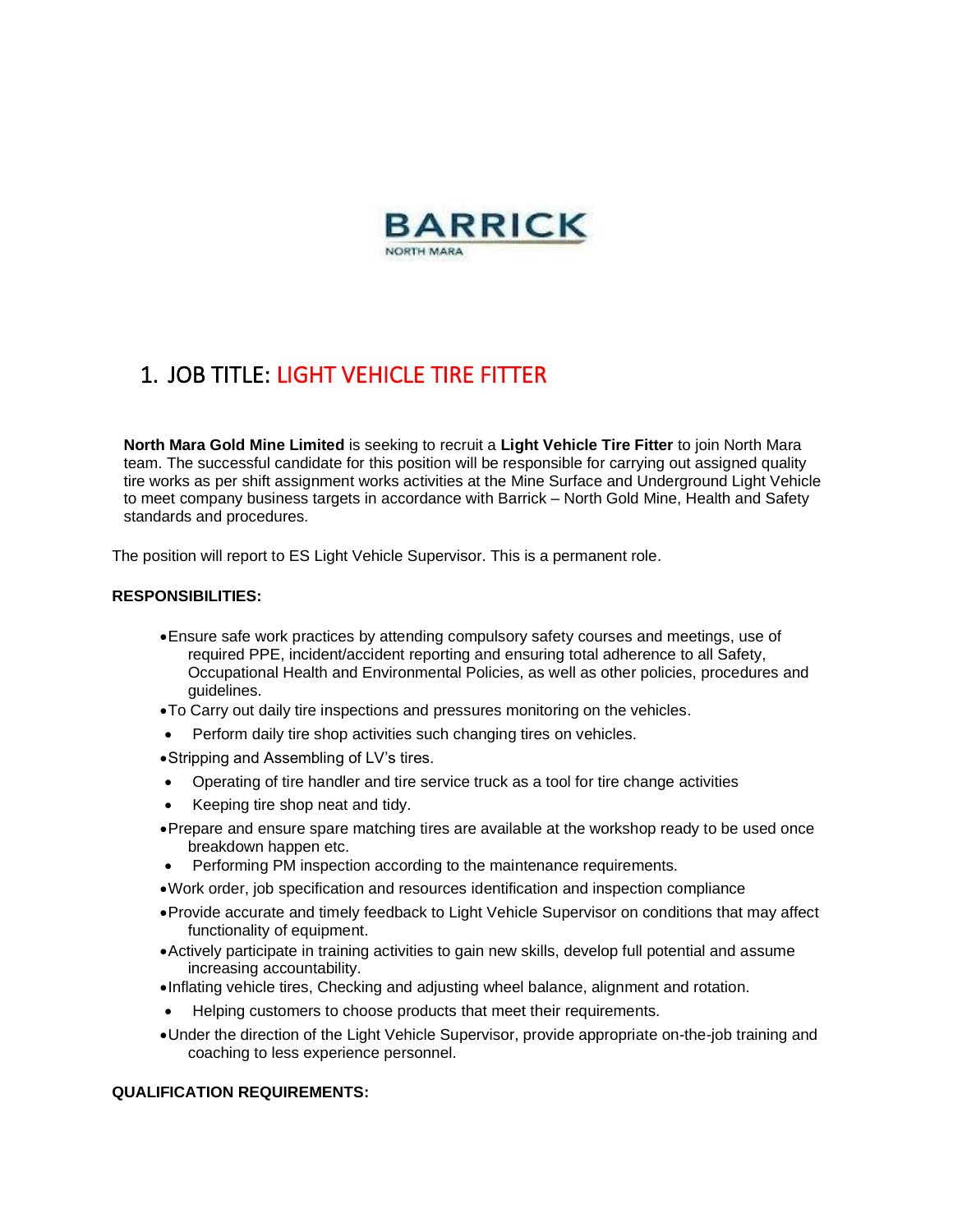- •Mechanics VETA Trade Test Grade 1 & 2
- •Must hold a Valid Tanzania Driving License.
- •Sound knowledge of Mining Safety Regulations and best practice.

### **EXPERIENCE REQUIREMENTS:**

- •2-3 years in a Maintenance role responsible for tires.
- •Experience in open cast mining essential.

#### **SKILLS / KNOWLEDGE REQUIREMENTS:**

- •Familiar with LVs workshop activities
- Knowledge of mechanics, electrical and electronic systems and tyre technology
- Manual dexterity, precision and accuracy
- •Ability to provide vehicle maintenance and technical support services without supervision
- •Strength and physical stamina
- •Time management and planning skills
- Problem-solving skills
- •Client-focused mentality
- Ability to work as part of a team.

### **WHAT WE CAN OFFER YOU:**

- **A comprehensive compensation package including bonuses, benefits, and where applicable.**
- **Ability to make a difference and lasting impact.**
- **Work in a dynamic, collaborative, progressive, and high-performing team.**
- **Opportunities to grow and learn with the industry colleagues are endless.**

### **HOW TO APPLY:**

**Applicants are invited to submit their CV's/Resume's, careful read application guidelines**

- **Rename your CV in this format CV - YOUR FULL NAME**
- **Indicating the role title "LIGHT VEHICLE TIRE FITTER" in the subject of your email**
- **Send your application via e-mail to: nmrecruitment@barrick.com**

**If you are not contacted by Barrick - North Mara Gold Mine LTD within thirty (30) days after the closing date, you should consider your application as unsuccessful. Short listed candidates may be subjected to any of the following: security clearance; competency assessment; physical capability assessment, reference checking.**

**Please forward applications before 14th April, 2022.**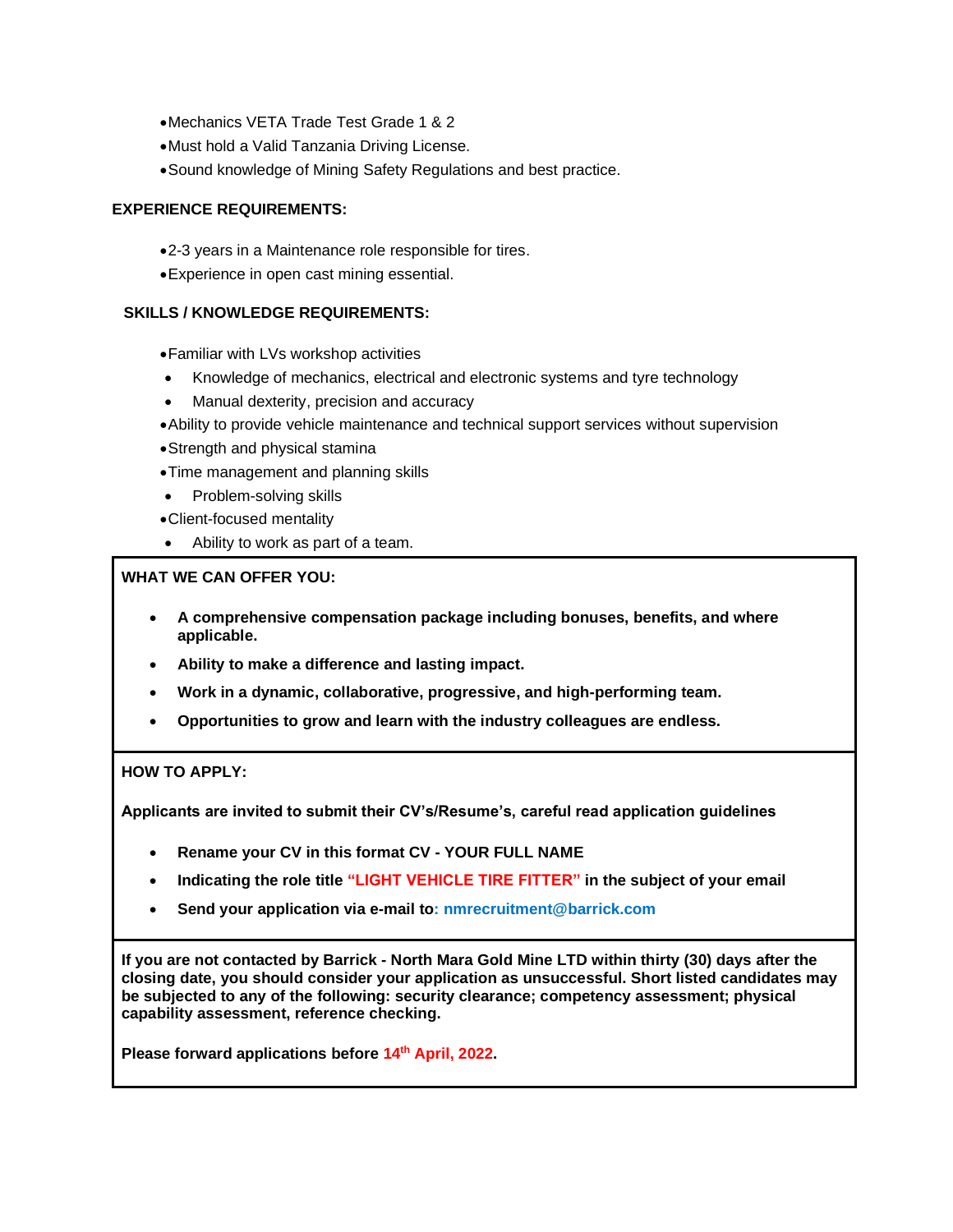**BEWARE OF FRAUDULENT ACTIVITIES! NMGML does not receive money in exchange for a job position. Should you be asked for money in exchange for a job offer or suspect such activity, please report this immediately to our compliance Hotline, by calling Toll-Free Number +1-877- 246-5399 or through www.barrickgold.ethispoint.com.**

# 2. JOB TITLE: MECHANICAL FITTER

**North Mara Gold Mine Limited** is seeking to recruit a **Mechanical Fitters** to join Gold Plant, Water Treatment Plant and Brine Plant team. The Mechanical Fitters will be responsible for the safe and effective maintenance of plant equipment's to ensure production, optimization, efficiency and KPI achieved by adhering to the following key tasks.

The position will report to **Maintenance Supervisor**. **This is a permanent role.**

### **RESPONSIBILITIES:**

- Ensure the compliance to all regulatory and Barrick health, safety and environmental policies and procedures.
- Report all Health, Safety and Environmental (HSE) issues via an incident report.
- The successful completion of daily work to meet quality standards and deadlines.
- Reporting faults and hazards.
- Carrying out all work safely and to the relevant standards.
- Work effectively as part of a team willingness to assist other trades as required.
- Performs high-quality, planned and unplanned repairs of any mechanical equipment in compliance with applicable codes, standards, safety and environment regulations.
- Carry out duties on a shutdown and be able to manage contractors on shutdown tasks when needed.
- Monitoring and assessment of plant and equipment.
- Exercise due care and attention to work in a safe and efficient manner.
- Performs routine maintenance of systems based on machine PM requirements. Maintains an accurate record of all PM activities.
- Troubleshooting, diagnosing, and repairing industrial control systems using root-cause problemsolving and critical thinking skills.
- Read general arrangement and mechanical drawings, work orders and production schedules to determine product or job instructions and specifications.
- Installation and alignments to drives.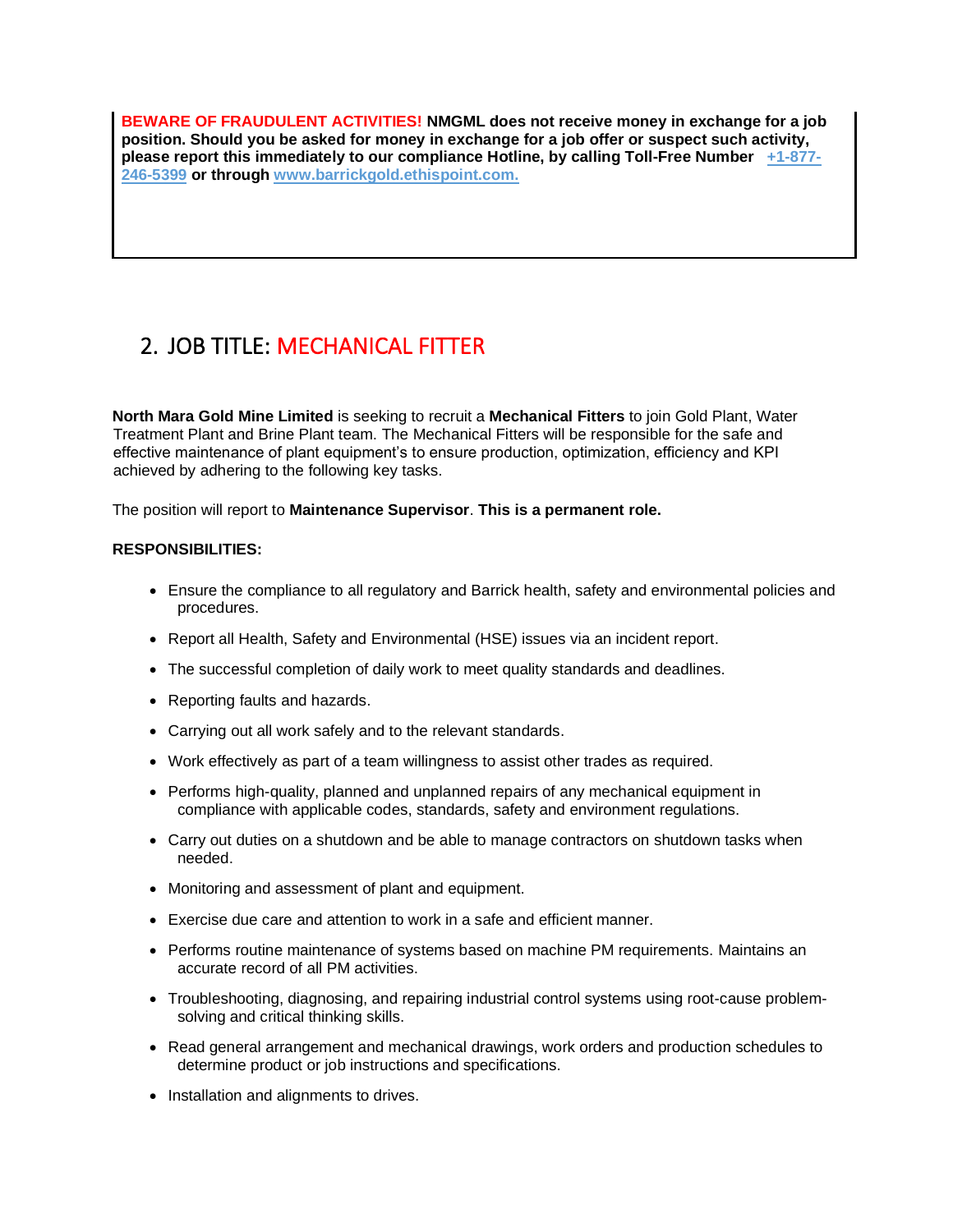- Installation of piping arrangements and equipment.
- Alignment of mechanical component using dial indicators, laser alignment tools, feeler gauges, squares and straight edges as required to acceptable tolerances as defined from the operation and maintenance manuals.
- Identification of defective or worn components and equipment, repair and replace as required.
- Use of a wide range of hand tools and engineering techniques to maintain, replace and repair mechanical plant and equipment to a high standard.
- Be cost conscious, replace component when necessary.
- Operate forklift and other machine as required and assist others when necessary.

### **QUALIFICATION REQUIREMENTS:**

- A relevant Trade qualification in Mechanical Engineering or Technician Certificate from a recognized institution.
- Minimum Grade 1/NTA Level 3 in Mechanical Engineering.
- Diploma in Mechanical Engineering (NTA Level 4) from recognized College.
- Must have valid Tanzania driving license class D, Class F will be an added advantage.

#### **EXPERIENCE REQUIREMENTS:**

- Minimum experience of five (5) years in a processing plant equipment and maintenance.
- Experience in a mining environment is highly desirable.
- Experience with Installation, service and repair of plant equipment.
- At least 5 years' experience as a Mechanical Fitter.
- Excellent safety record.
- Machinist experience will be an added advantage.

#### **SKILLS / KNOWLEDGE REQUIREMENTS:**

- Excellent communication skills in English, both written and verbal.
- Hazard identification and Risk assessment.
- Understand technical drawings and manuals.
- Organizational skills including ability to prioritize and manage time.
- General knowledge of health, safety and environmental regulations.
- Read and interpret Mechanical engineering drawings and Sketches.
- Ability to read and understand maintenance manual.
- Hydraulics and Pneumatics.
- Machine installation.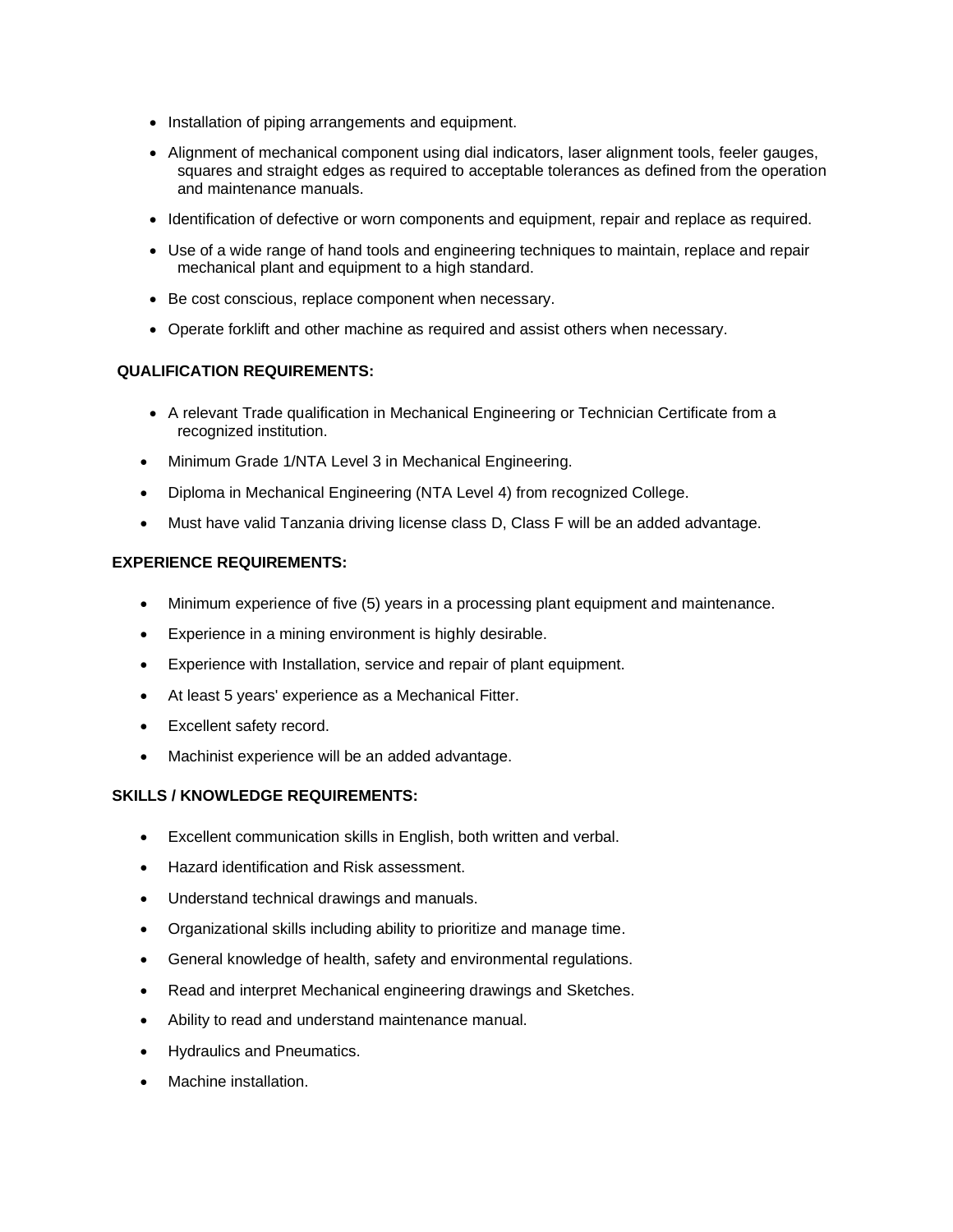- Basic machine alignment.
- Good communication and fluent in speaking and writing English.
- Time management.
- Problem solving.
- Ability to conduct Root Cause Analysis (RCA).
- Machine lubrication.
- Couplings fitting.
- Bearing maintenance.
- Valves and Seals.
- Pipes and fittings.
- Lifting equipment and basic rigging.
- Basic computer skills.
- CMMS Computerized Maintenance Management System.
- Basic condition monitoring.

**WHAT WE CAN OFFER YOU:**

- **A comprehensive compensation package including bonuses and benefits.**
- **Ability to make a difference and lasting impact.**
- **Work in a dynamic, collaborative, progressive, and high-performing team.**
- **Opportunities to grow and learn with the industry colleagues are endless.**

#### **HOW TO APPLY:**

**Applicants are invited to submit their CV's/Resume's, careful read application guidelines**

- **Rename your CV in this format CV - YOUR FULL NAME**
- **Indicating the role title "MECHANICAL FITTER" in the subject of your email**
- **Send your application via e-mail to: nmrecruitment@barrick.com**

**If you are not contacted by Barrick - North Mara Gold Mine LTD within thirty (30) days after the closing date, you should consider your application as unsuccessful. Short listed candidates may be subjected to any of the following: security clearance; competency assessment; physical capability assessment, reference checking.**

**Please forward applications before 14th April, 2022.**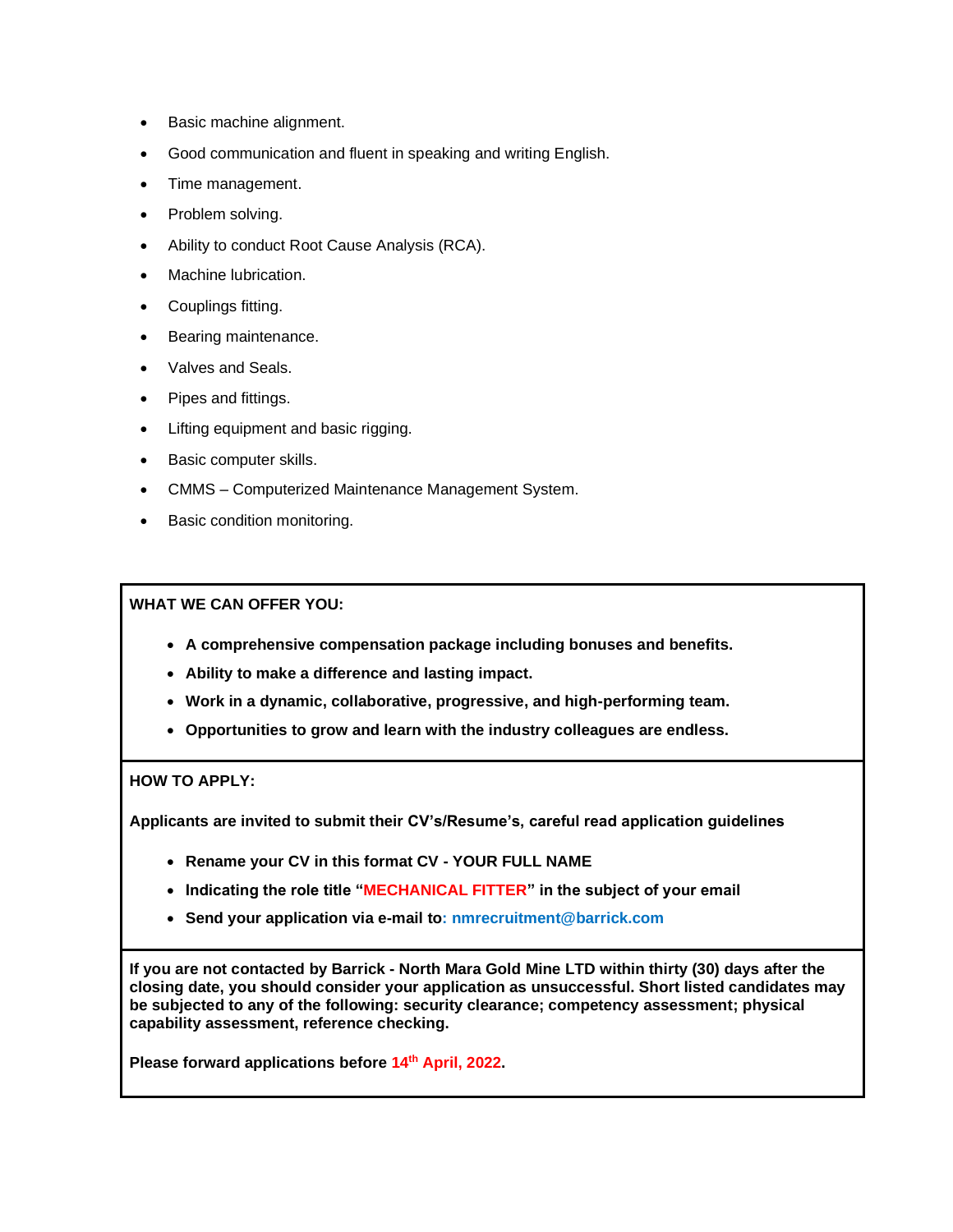**BEWARE OF FRAUDULENT ACTIVITIES! NMGML does not receive money in exchange for a job position. Should you be asked for money in exchange for a job offer or suspect such activity, please report this immediately to our compliance Hotline, by calling Toll-Free Number +1-877- 246-5399 or through www.barrickgold.ethispoint.com**

## 3. JOB TITLE: METALLURGICAL DATA ADMINISTRATOR

**North Mara Gold Mine Limited** is seeking to recruit a Metallurgical Data Administrator to join North Mara team. The successful candidate for this position will provide support to North Mara Team to ensure that Metallurgical Data Management Objectives are met and are associated with the business plans and that all Administrative and Clerical Programs are implemented in accordance with Barrick Safety Standards and Best Practices as well as other assigned tasks within the range of competencies.

The position will report to Plant Metallurgist. This is a permanent role.

### **RESPONSIBILITIES:**

- Ensure total adherence to all Safety, Occupational Health and Environmental Policies of North Mara Gold Mine as well as other policies, procedures and guidelines.
- Prepare accurate and timely reports and data for the Process Department as required.
- Ensure accurate and timely Metallurgical and Reagents Accounting.
- Assist Process Department with Warehouse Requisitions, Prepare Manual PR, Purchase Orders and documentation.
- Co-ordinate general administrative and clerical functions for the Process Department.
- Assist Process Department with external communications.
- Assist Process Department with preparing presentations.
- Be proactive in all aspects of Process Plant security to prevent and eliminate theft and fraud.
- Continually review every aspect of the Process Plant to ensure that opportunities to add value and enhance shareholder wealth are identified.
- Ensure no disruption to work due to industrial relations issues.
- Carry out any other relevant duties as assigned by the immediate supervisor
- Visitor's documentation preparation and processing.
- Timesheet Preparation and processing.
- Log sheet control.
- Maintenance of PPE consumption data Base.
- Mill Casual time keeping.

### **QUALIFICATION REQUIREMENTS:**

- Full Technician Certificate (FTC) in Mineral Processing or equivalent.
- Mines Health & Safety Act Awareness.
- Software Skills Pronto and Flow centric.

### **EXPERIENCE REQUIREMENTS:**